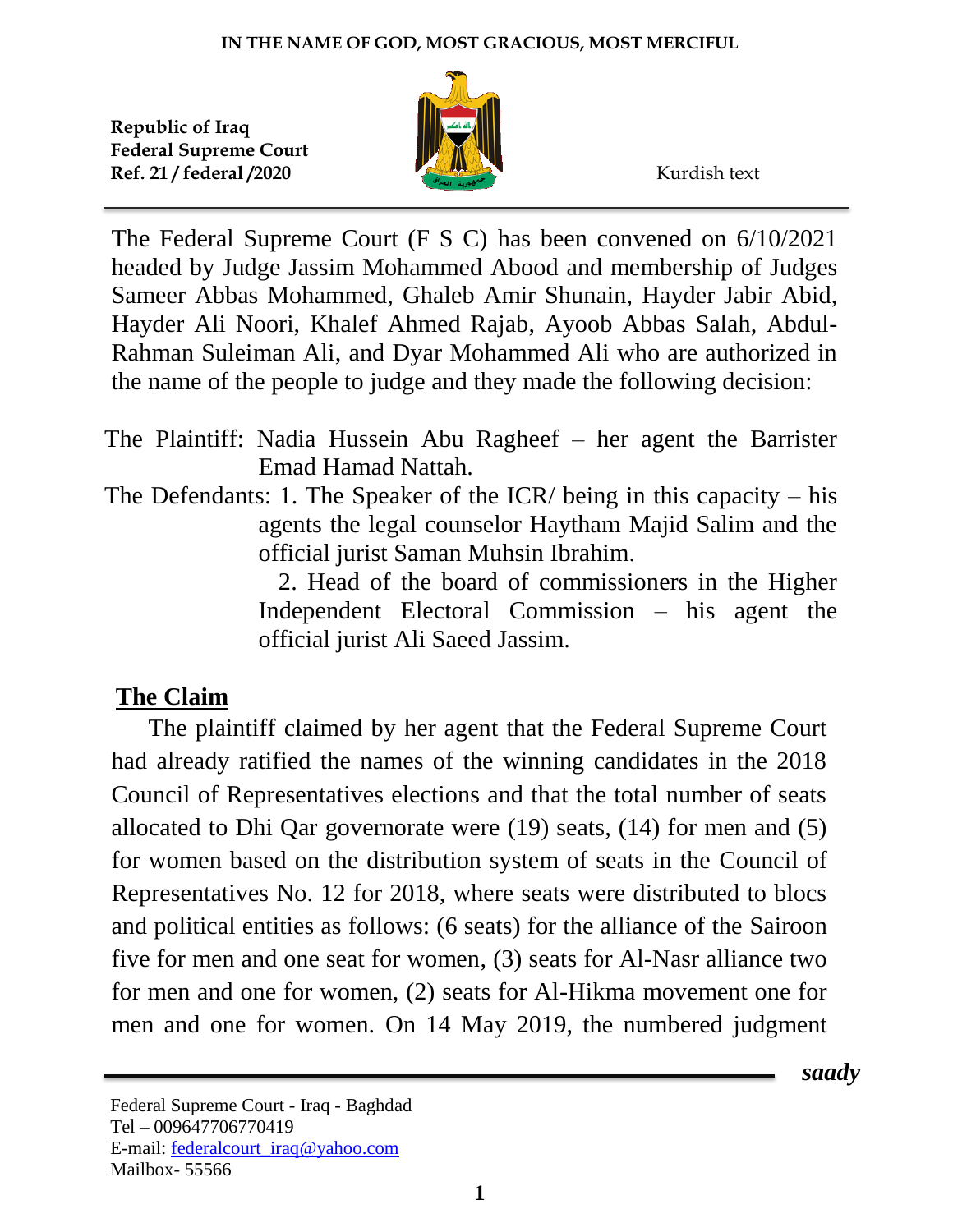

(213/federal/2018) of the plaintiff Sattar Jabbar Abbas al-Jabri had been issued, which included that the report of the five experts was part of it and that the report confirmed that the correct distribution of seats obtained by the six-seat alliance of Sairoon is (4 for men) and (2 for women), while the two seats obtained by Al-Hikma movement are only the share of men. In light of the report of the five experts, the Federal Supreme Court issued the aforementioned judgment, which included that the plaintiff Sattar Abbas Jabbar shall be replaced with Ajyal Karim Hassan in the membership of the Council of Representatives from Dhi Qar governorate within the Al-Hikma movement, and indeed the decision was implemented by the first defendant and the Representative Sattar Jabbar Abbas began his duties as a member of the Council of Representatives instead of the aforementioned Representative and the representation of women in the coalition of those marching from Dhi Qar governorate was not amended to Women's representation (quota for women) is achieved in Dhi Qar governorate. Members of the Council of Representatives from Dhi Qar governorate currently have 15 seats for men and 4 for women, contrary to the text of article  $(49/4<sup>th</sup>)$  of the Constitution, which showed that the representation of women is not less than a quarter of the number of members of the Council, which was set out by the distribution system of seats in the Council of Representatives No. 12 for 2018 issued by the office of the Second Defendant (Head of the Council of Commissioners of the Higher Independent Electoral Commission/ being in this capacity and came in the field of the second section of it, which includes the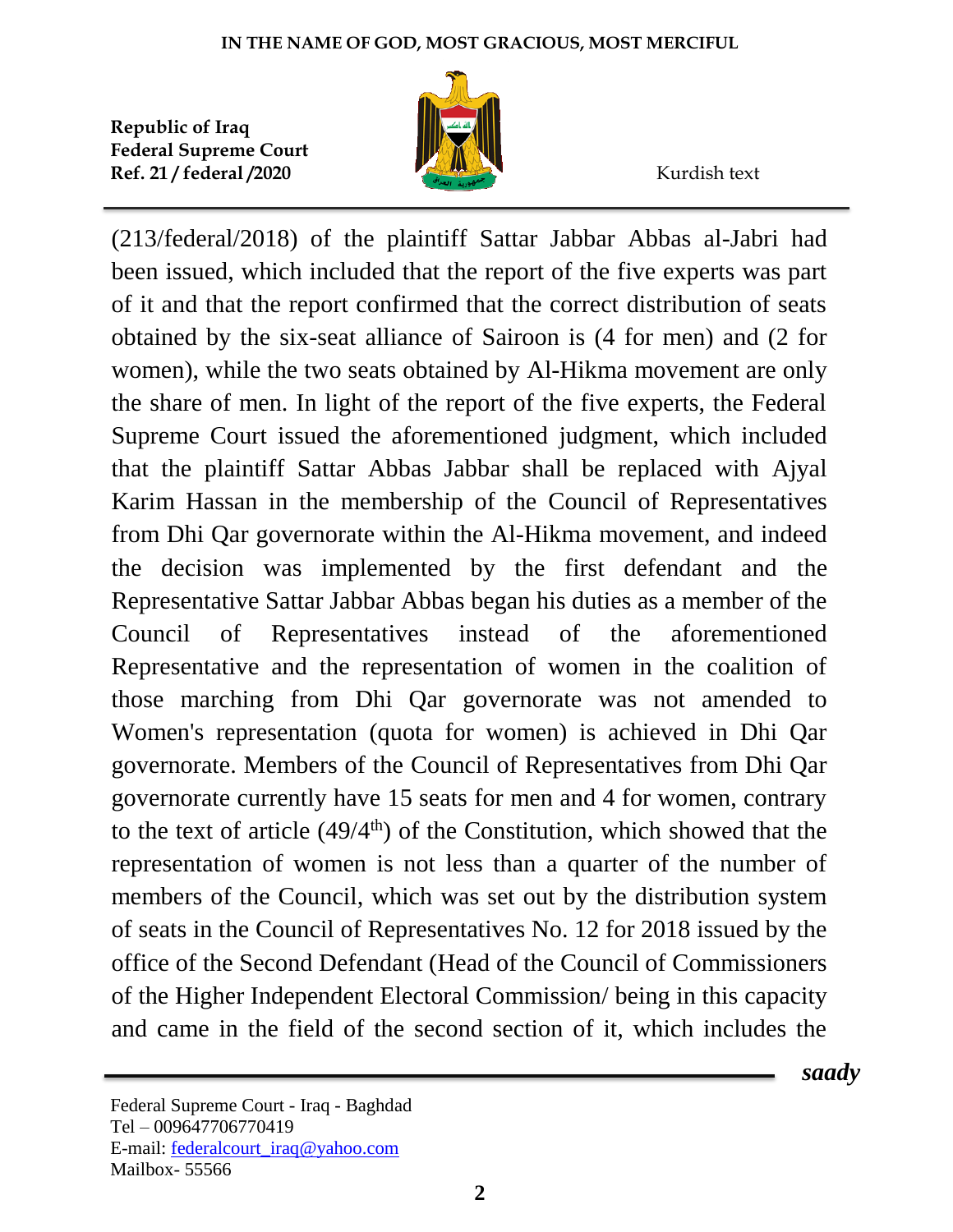

distribution of seats for all seats for all governorates and with regard to Dhi Qar governorate (19) seats, including (14) for men and (5) for women, through it, the defendants has made a constitutional violation concerning the representation of women in the Council of Representatives of Dhi Qar province in article (49/4<sup>th</sup>) and the federal Supreme Court decision (213/federal/2018) was not fully implemented, but part of it was implemented and this is another constitutional violation, especially since article (94) of the Constitution has made the decisions of the Federal Supreme Court binding on all authorities and she (the plaintiff) is the highest vote from the women of the alliance of Sairoon from Dhi Qar governorate, as the plaintiff requested from the Federal Supreme Court to judge by replacing her instead of the Representative Hamdallah Mezher Jool in the membership of the Council of Representatives within the coalition of Sairoon from Dhi Qar governorate (first reserve), especially after the Representative Wasan Abdul Hussein got a seat instead of the resignee Representative Haifa Kadhim and the Representative Hamdallah Mezher holds the fifth seat and the lowest number of votes in terms of the winners, and to burden the defendants the expenses and the advocacy fees. The case was registered with this court in number (21/Federal/2020) and the legal fee for it was met in accordance with article  $(1/3<sup>rd</sup>)$  of the Bylaw of the Federal Supreme Court No. (1) of 2005 and notifying the defendants of its petition and documents according to Article  $(2/1<sup>st</sup>)$  of the same Bylaw, the agent of the first defendant (Speaker of the Council of Representatives /being in this capacity) replied in the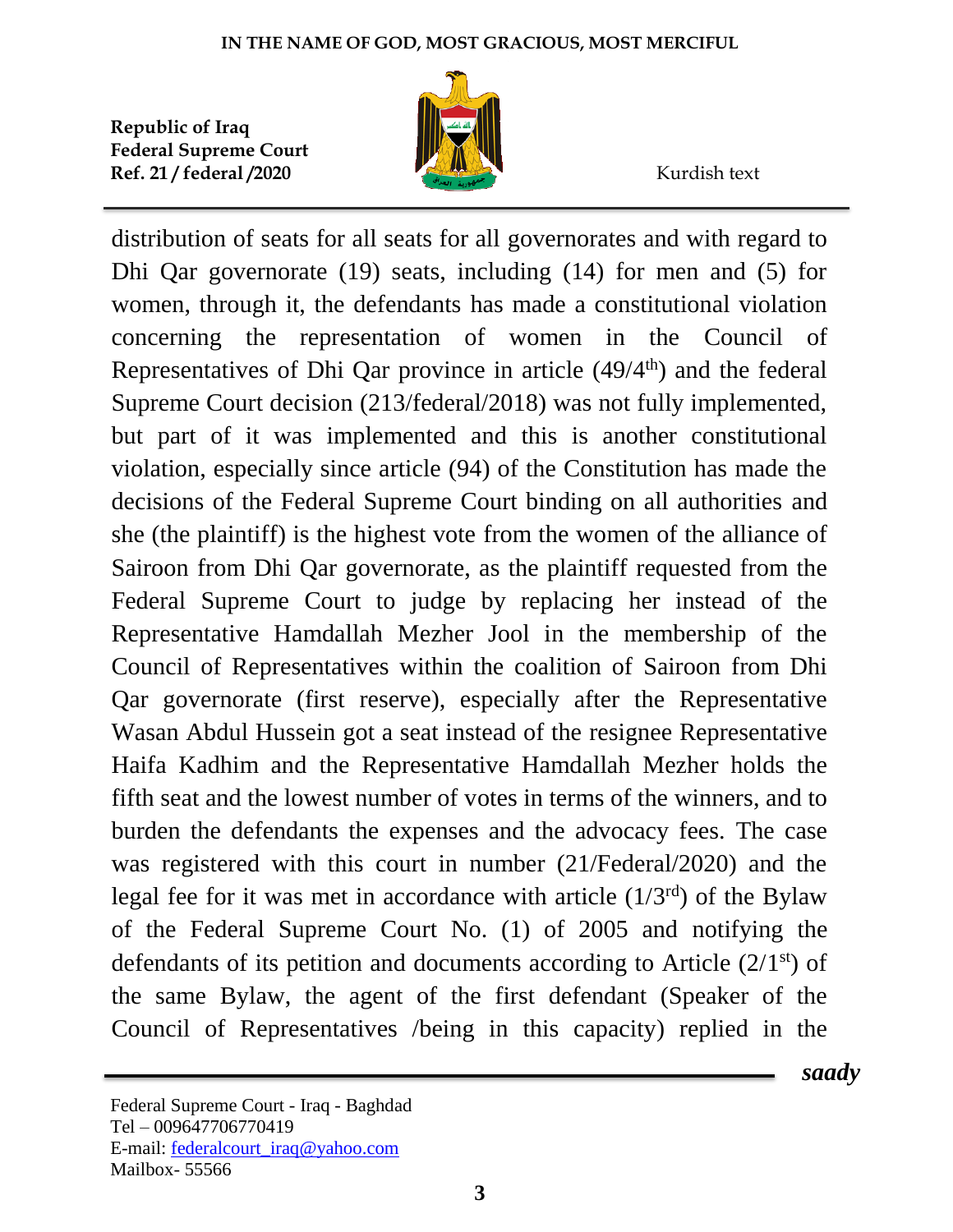

answering draft dated 25 February 2020 that the hearing of the case falls outside the jurisdiction of the Federal Supreme Court because it focuses on the implementation of the numbered decision  $(213/Federal/2018)$  under Article  $(93/1<sup>st</sup>)$  of the Constitution, The representation of members of the Council of Representatives under article  $(49/4<sup>th</sup>)$  of the Constitution is of the total number of members and not for each governorate as a whole, and the number of women's representation in the Council of Representatives is complete with a quarter of its members. Moreover, the plaintiff did not appeal the authenticity of the Representative (Hamdallah Mezher) in accordance with the aforementioned court's decision so that the Council of Representatives can consider it in accordance with the provisions of article  $(52/1<sup>st</sup>)$  of the Constitution and decide on it and then go to the Federal Supreme Court if the appeal is rejected. As the reasons for the defendant's agent's request to dismiss the plaintiff's case and burden her with judicial expenses. The second defendant (Chairman of the Board of Commissioners of the Independent High Electoral Commission (being in this capacity) answered by the answering drafts number (Kha/20/130) on 10 February 2020 and (239) on 29 April 2020 that the candidate had already appealed the decisions of the Board of Commissioners numbered (19) for the exceptional minutes. (25) On 18 May 2018 and (69) for the usual minutes (41) on 9 August 2018 before the Judicial Electoral Committee, the appeal was dismissed by the decision of the aforementioned Committee (1408/Appeal/2018) dated 15 August 2018 as the Committee found no violation or defect in the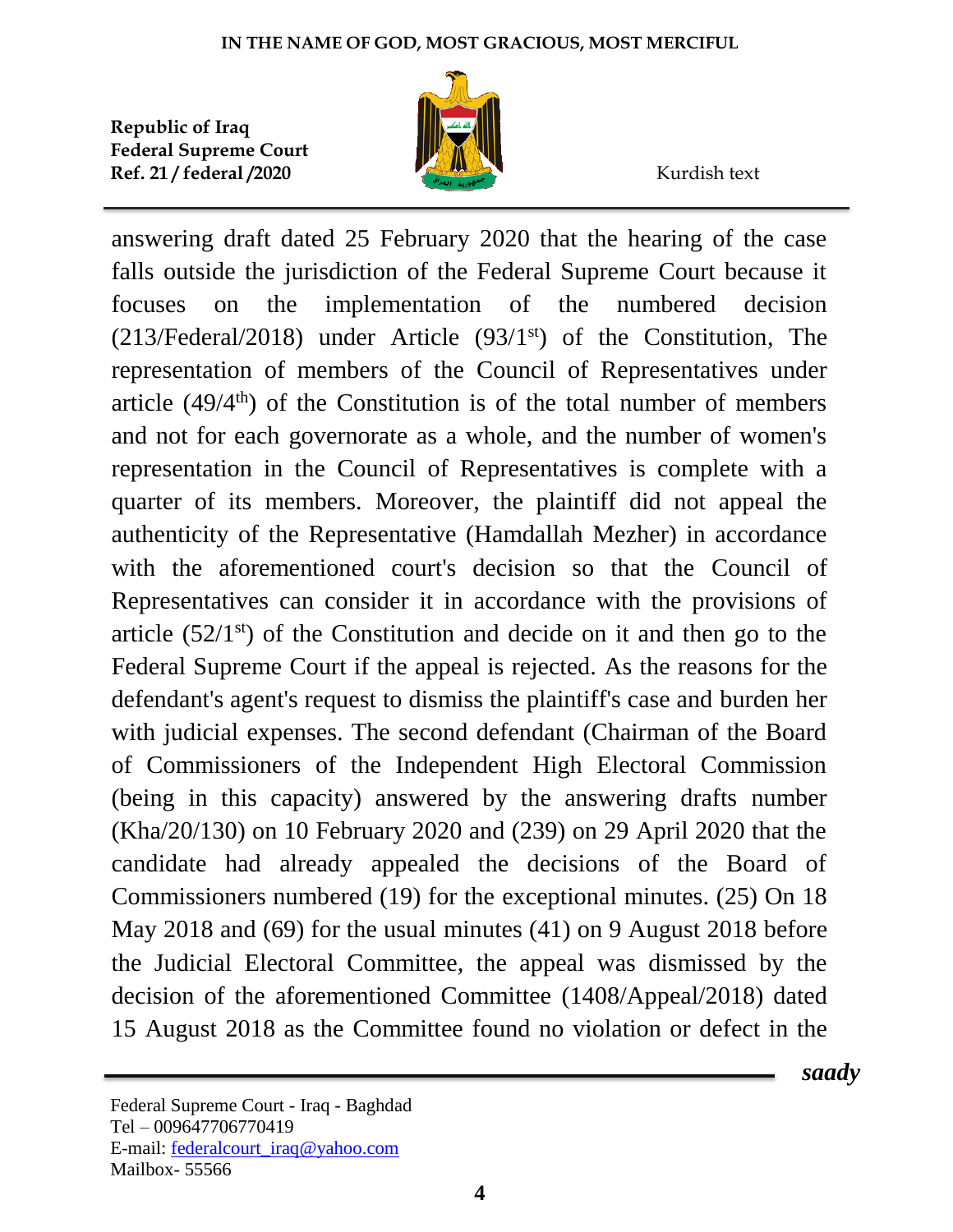

proceedings followed by the Board of Commissioners (Assigned Judges) in the distribution of seats, in addition to what abovementioned, the decisions of the judiciary are now unimpeachable. A seat is allocated to women after every three male winners for each list and if the woman does not get the quota to follow the next steps one by one until she gets the quota for each constituency and these steps are: Alif. The seats allocated to each list are divided by the number (3) to neglect the decimal fractures. Beh. A seat is allocated to women after each of the two winners for men regardless of the number of votes received by men. 1. If the seats are not exhausted for the women's quota as mentioned above, a seat will be allocated to women from the lists that have received two seats and from the bottom up. 2. Finally, the lists that won one seat are going to be made, starting with those who received the least winning votes and replaced by a woman who got the highest votes on that list, and so on until the quota for women is obtained. He requested to reject the case of the plaintiff because she didn't gain the votes that qualify her to get one of the two seats which specialized for women's quota in Dhi Qar Governorate. The agent of the plaintiff replied to the defendants' arguments in a draft dated 4 March 2020 that his client's appeal was based on an article  $(93/3<sup>rd</sup>)$  of the Constitution, which provided for the court's jurisdiction to (adjudicate cases arising from the application of federal laws, decisions, regulations, instructions, and procedures issued by the Federal Authority, and the law guarantees the right of both the Council of Ministers, individuals or those who are interested and others to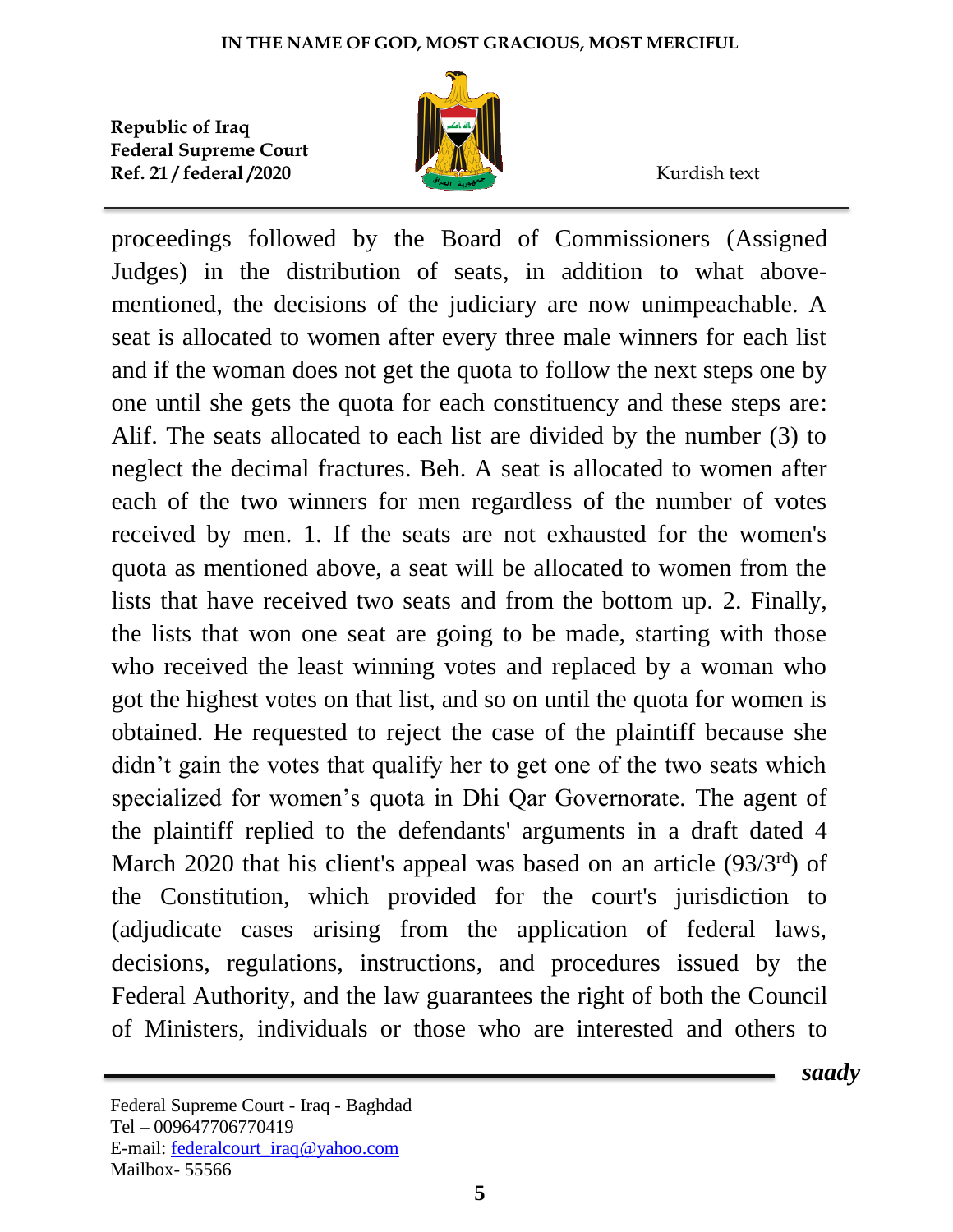

directly challenge the court). The Decisions issued by the Board of Commissioners are not considered a presumption against his client according to the provision of articles (105 and 106) of the Evidence Law after the decision (213/federal/2018) and finally the request of attaching the dossier (213/federal/2018) repeating his arguments and requests in the petition and requesting the judgment. After completing the required procedures in accordance with the Bylaw of the Federal Supreme Court, the court set a date for the case and informed the parties of it, based on an article  $(2/2<sup>nd</sup>)$  of the aforementioned Bylaw, and at the appointed date the court was formed, and the agent of the plaintiff, lawyer Imad Hamad Natah, attended the first defendant and his agents, legal counsel Haitham Majid Salem and the official jurist Saman Muhsin Ibrahim attended as well, on behalf of the second defendant, his agent the official jurist Ali Saeed Jasim attended. The public in presence argument proceeded, the agent of the plaintiff repeated the petition of the case and requested to judge according to it. The agents of the first defendant answered that they requests to reject the case for the reasons listed in their answering draft dated 25/February/2020, the agent of the second defendant answered and requested to reject the case for the reasons listed in the answering drafts dated 10/2 and 29/April/2020. The agent of the plaintiff replied based on the court's clarification that following the mechanism set out in the article  $(52/1<sup>st</sup>)$  of the Constitution was resolved by the decision of the court mentioned in his draft, which revealed the right of his client even though she is not a party to the case, there is no need to submit the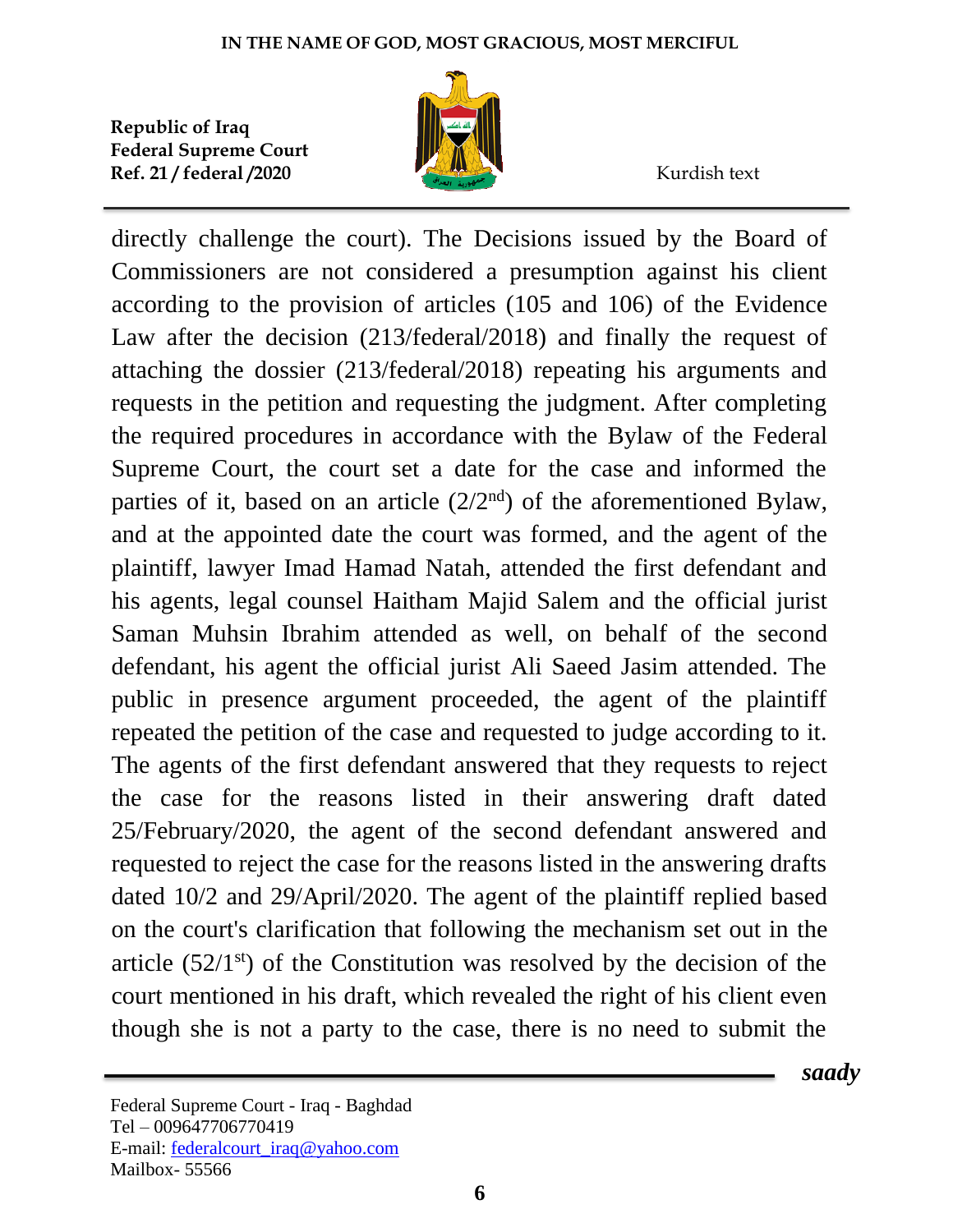

 *saady*

objection to the Council of Representatives, the second defendant's agent replied that the plaintiff did not get the necessary votes to take the place of the Representative (Hamdallah Mezher). The previous candidates Haifa and the number of votes (12,399) voted and then Wasan Abdul Hussein and the number of votes (4491) and the plaintiff got (2826) votes, the agent of the plaintiff replied that candidate Haifa won outside the quota of women and then resigned from the Council of Representatives and replaced her by Wasan Abdul Hussein and by that his client the first reserve and that the Council of Representatives was supposed to replace the Representative Hamdallah Mezher without asking her and that not to do so contrary to the provisions of the article  $(49/4<sup>th</sup>)$  and article (94) of the Constitution and that his client is based on an article (49/IV) of the Constitution and the agent of each party reiterated his previous statements and requests and where there is nothing left to be said. The Court has made the end of the argument clear and appointed on 6/10/2021 the date of the decision. On this day the Court has been convened and issued the following decision.

## **The decision:**

Upon scrutiny and deliberation by the Federal Supreme Court, it was found that the plaintiff had claimed that the court had previously ratified the names of the winning candidates in the 2018 Council of Representatives elections and that the total number of seats allocated to Dhi Qar governorate (19) seats (14) for men and (5) for women

Federal Supreme Court - Iraq - Baghdad Tel – 009647706770419 E-mail: [federalcourt\\_iraq@yahoo.com](mailto:federalcourt_iraq@yahoo.com) Mailbox- 55566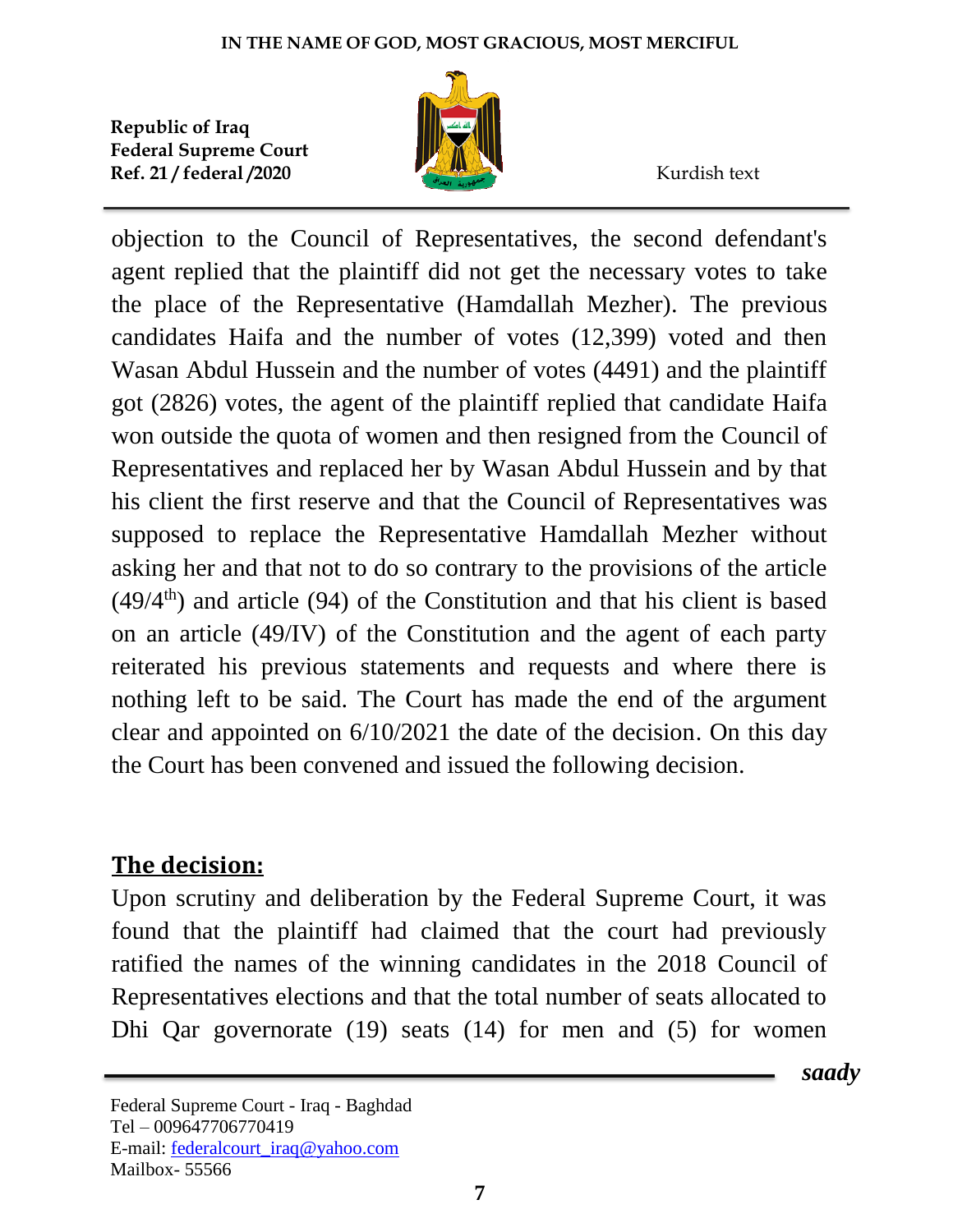

according to the seats distribution system of the ICR No. (12) for 2018, whereas the blocs and the political entities seats were distributed as follows: (6 seats) for the Alliance of Siroon, five for men and one for women, (5 seats) for the Al-Fatih Alliance (4) for men and one for women, (3 seats) for the State of Law, two for men and one for women (3 seats) for the Al-Nasir Coalition two seats for men and one seat for women, (2 seats) for the Al-Hikma movement one seat for men and one seat for women. On 14 May 2019, the Federal Supreme Court issued its numbered decision (213/federal/2018) of the plaintiff Star Jabbar Abbas, which included that the report of the five experts was part of it and that the report confirmed that the correct distribution of seats obtained by the Six-Seat Alliance of Sairoon was (4 for men) and (2 for women), and as for the two seats which Al-Hikma movement acquired are from the men's share and in light of what was listed in the experts report, the decision adjudged with replacing the plaintiff Sattar Abbas Jabbar instead of Ajial Kareem Hasan in the membership of the ICR of Dhi Qar Governorate includes Al-Hikma National movement. This matter was achieved, and women representation within Sairoon Alliance was not adjusted of Dhi Qar Governorate to accomplish the percentage of women representation (women's quota) for the aforementioned Governorate. She claimed that she was the highestranking female candidate for the Dhi Qar governorate Coalition, so she requested that the defendants/ being in this capacities call upon for argument and to judge by replacing Representative Hamdallah Mezher Jool as a member of the Council of Representatives. This court finds